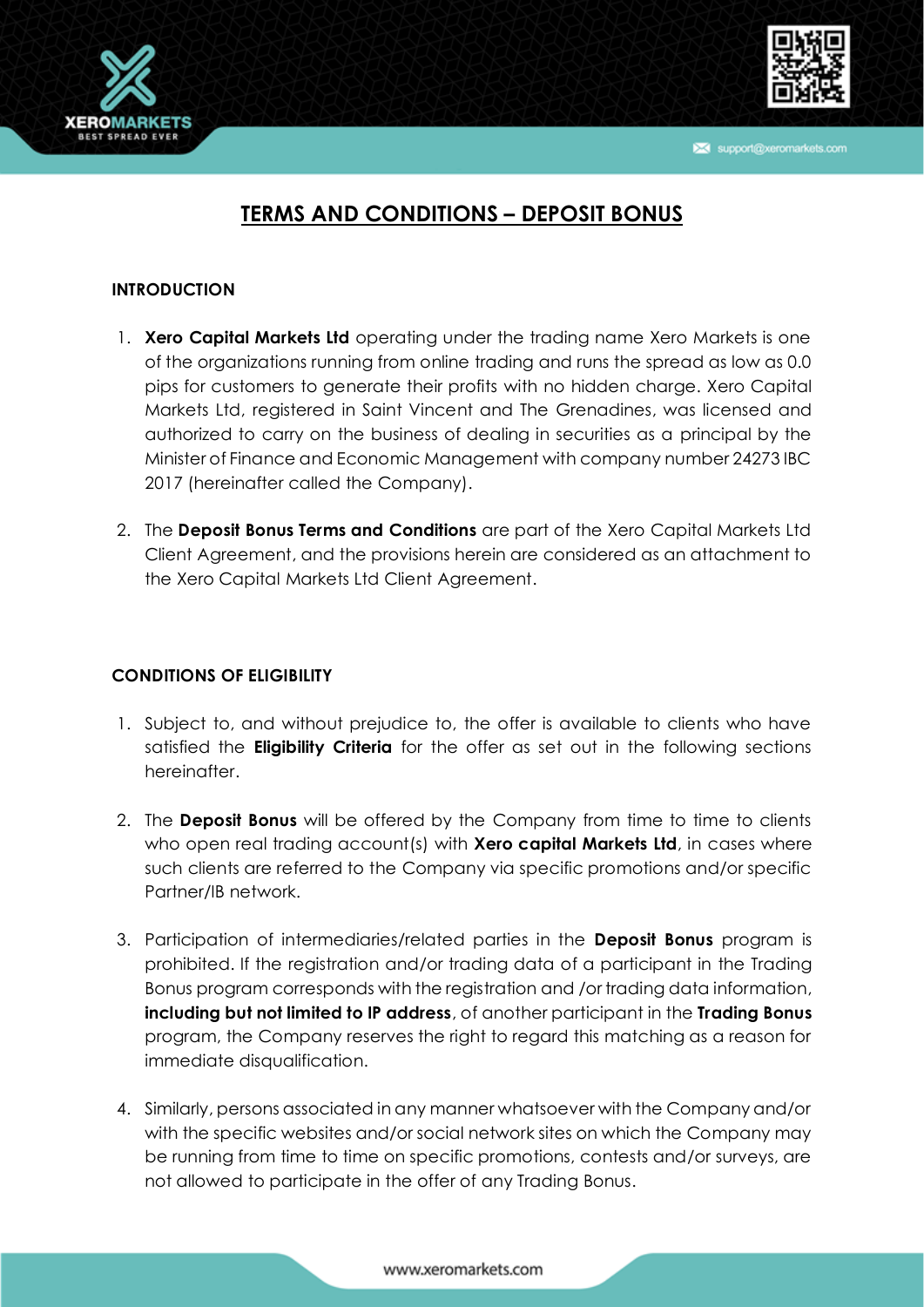



### **ELIGIBILITY CRITERIA**

- 1. **Eligible Clients**, who meet the criteria set forth herein are able to receive the **Deposit Bonus (50% or 15%).**
- 2. **Deposit Bonus** will be credited to existing clients after the Company received certain amount of deposit that have been made into their Xero Regular Bonus account(s) and meet all criteria stated in herein forth.
- 3. Adding to, another criteria are stated in the Table as follow :

| Type of<br><b>Trading</b><br><b>Bonus</b> | <b>Bonus</b>                    | Minimum<br><b>Deposit</b><br>Required | <b>Bonus Availability</b>                                | Maximum<br>Withdrawal | Maximum<br>Leverage |
|-------------------------------------------|---------------------------------|---------------------------------------|----------------------------------------------------------|-----------------------|---------------------|
| Deposit<br><b>Bonus</b>                   | 50% on First<br>Time<br>Deposit | \$100<br>(max. \$2,000)               | First time deposit<br>into Xero Regular<br>Bonus account | No Limit              | 1:300               |
| Deposit<br><b>Bonus</b>                   | 15% on next<br>Deposit          | \$100                                 | Any deposit into<br>Xero Regular<br>Bonus account        | No Limit              | 1:300               |

Example 1: Client A deposited \$2,000 into Xero Regular Bonus account for the first time. Bonus entitled  $= $2,000 \times 50\%$  $= $1,000$ 

Example 2 :

Client B deposited \$2,000 into Xero Regular Bonus account for the first time. And then Client B deposited another \$5,000.

Bonus entitled  $= (\$2,000 \times 50\% ) + (\$5,000 \times 15\%)$  $= $1,000 + $750$  $= $1,750$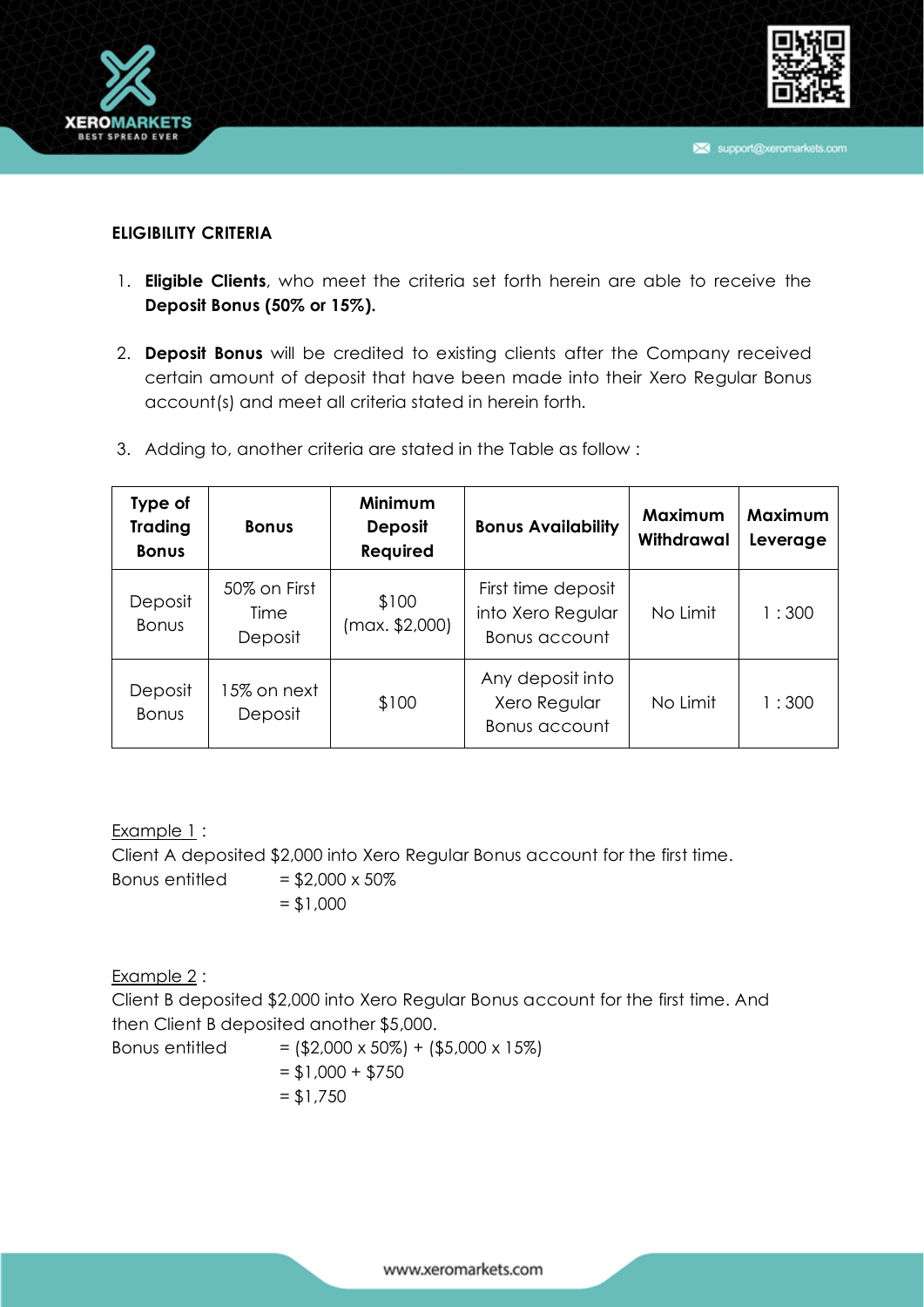



support@xeromarkets.com

Example 3 : Client X deposited \$3,000 into Xero Regular Bonus account for the first time. Bonus entitled  $= (\$2,000 \times 50\% ) + (\$1,000 \times 15\%)$  $= $1,000 + $150$  $= $1,150$ 

Example 4 : Client Y deposited \$200 into Xero Regular Bonus account for the first time. And then Client Y deposited another \$2,000. Bonus entitled  $= (\$200 \times 50\%) + (\$2,000 \times 15\%)$ 

 $= $100 + $300$  $= $400$ 

### **SPECIFIC TERMS**

- 1. The **Deposit Bonus** will be granted to all **Eligible Clients** and may be used for trading purpose only and cannot be withdrawn.
- 2. To claim the **Deposit Bonus**, client needs to create **Xero Regular Bonus** account and make a deposit directly to that account.
- 3. Any withdrawal of funds and/or internal transfer will be based on :

- If any amount been transfer to another Xero Regular Bonus account, the bonus amount will also be transferred proportionally.

- If the client decides to withdraw OR to transfer any amount to different account type, the bonus will be removed proportionally.

- The amount of bonus transferred/removed will be rounded to the nearest number without decimal.

- 4. The Company reserves the right, at its reasonable discretion :
	- a) to disqualify any client(s) from the **Deposit Bonus** program, who tampers or attempts to tamper with the operation of the **Deposit Bonus**, or breaches these terms and/or any other the Company's Agreement(s) and can result all of the account(s) will be nullified.
	- b) to discontinue the offering of **Deposit Bonus** to any clients and such clients may be informed via email or any relevant methods.